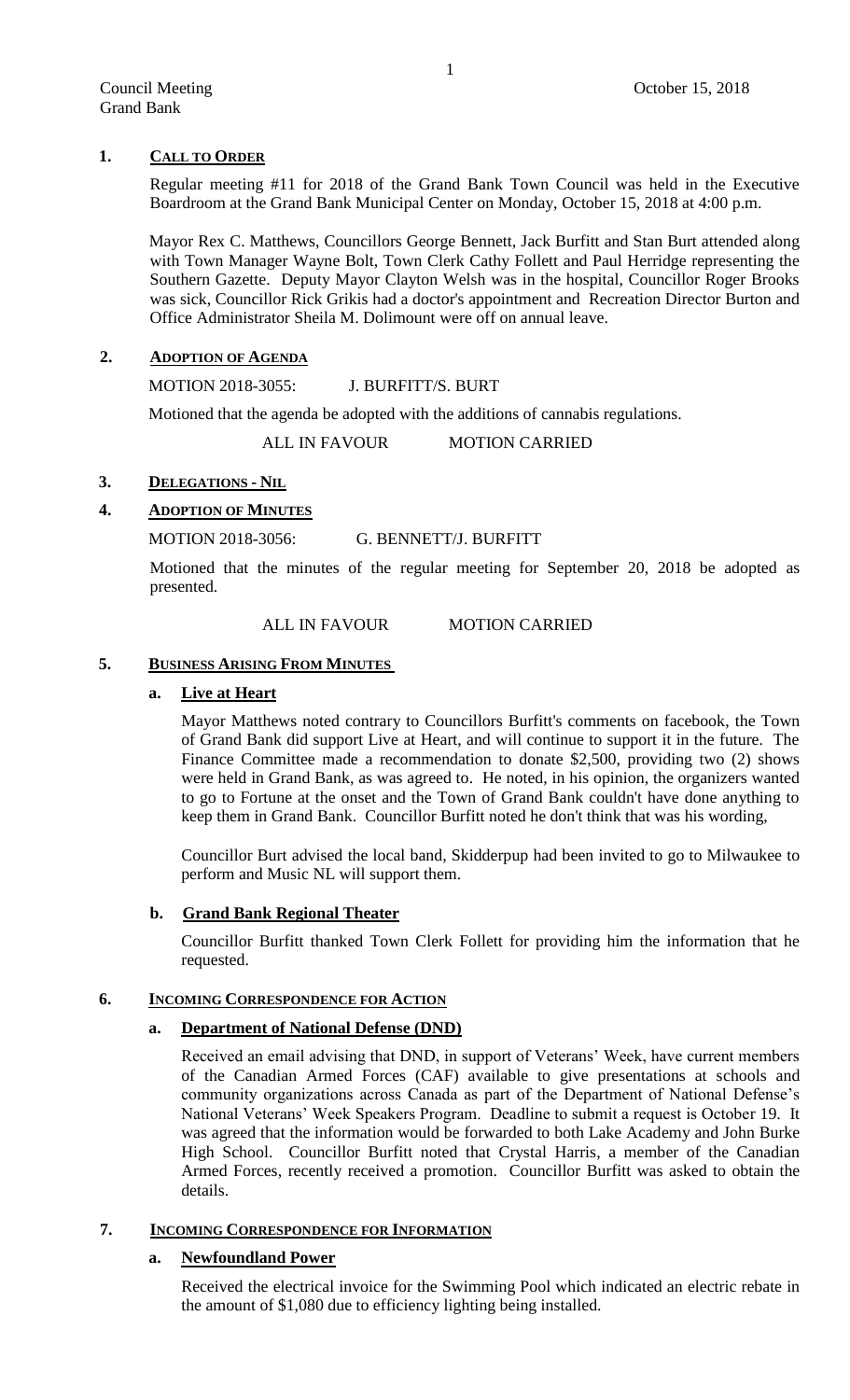# **b. Lighthouse Production Inc.**

Received a copy of a financial summary the Theatre up to September 2018.

## **c. Grand Bank Volunteer Fire Department**

Received a copy of the September 3, 2018 meeting minutes.

## **d. MMSB**

Received an email from the MMSB regarding the Community Waste Diversion Fund that provides funding to Municipalities, Local Service Districts and Community Governments for initiatives that foster solid waste diversion in NL. Communities are eligible to apply for a non-repayable maximum contribution of \$10,000 per project. The deadline for proposals is 12:00 p.m. NST on Monday, December 3, 2018.

# **e. Brenda Douglas**

Received an inquiry with respect to the Town's email system.

# **f. Nalcor Energy**

Received a copy of the Muskrat Falls Project highlights for July 2018.

# **g. Thank you**

Received an email from Robert Parsons thanking the Mayor and Councillor(s) for the kind attention given to a guest to Grand Bank in early September.

## **8. COMMITTEE REPORTS**

# **a. Finance Committee**

Councillor Burt, Committee Chairperson, presented a written report of a meeting the Committee held on September 25, 2018.

MOTION 2018-3057: S. BURT/G. BENNETT

Motioned that the Finance Committee report of Sept. 25, 2018 be accepted as presented.

ALL IN FAVOUR MOTION CARRIED

## **b. Finance Committee**

Councillor Burt, Committee Chairperson, presented a written report of a meeting the Committee held on October 10, 2018.

MOTION 2018-3058: S. BURT/J. BURFITT

Motioned that the Finance Committee report of October 10, 2018 be accepted as presented.

ALL IN FAVOUR MOTION CARRIED

## **c. Development Committee**

Councillor Burfitt, Committee Member, presented a written report of a meeting the Committee held on October 10, 2018.

MOTION 2018-3059: J. BURFITT/S. BURT

Motioned that the Development Committee report of Oct 10, 2018 be accepted as presented.

ALL IN FAVOUR MOTION CARRIED

# **d. Recreation & Youth Committee**

Councillor Bennett, Committee Chairperson, presented a written report of a meeting the Committee held on October 01, 2018.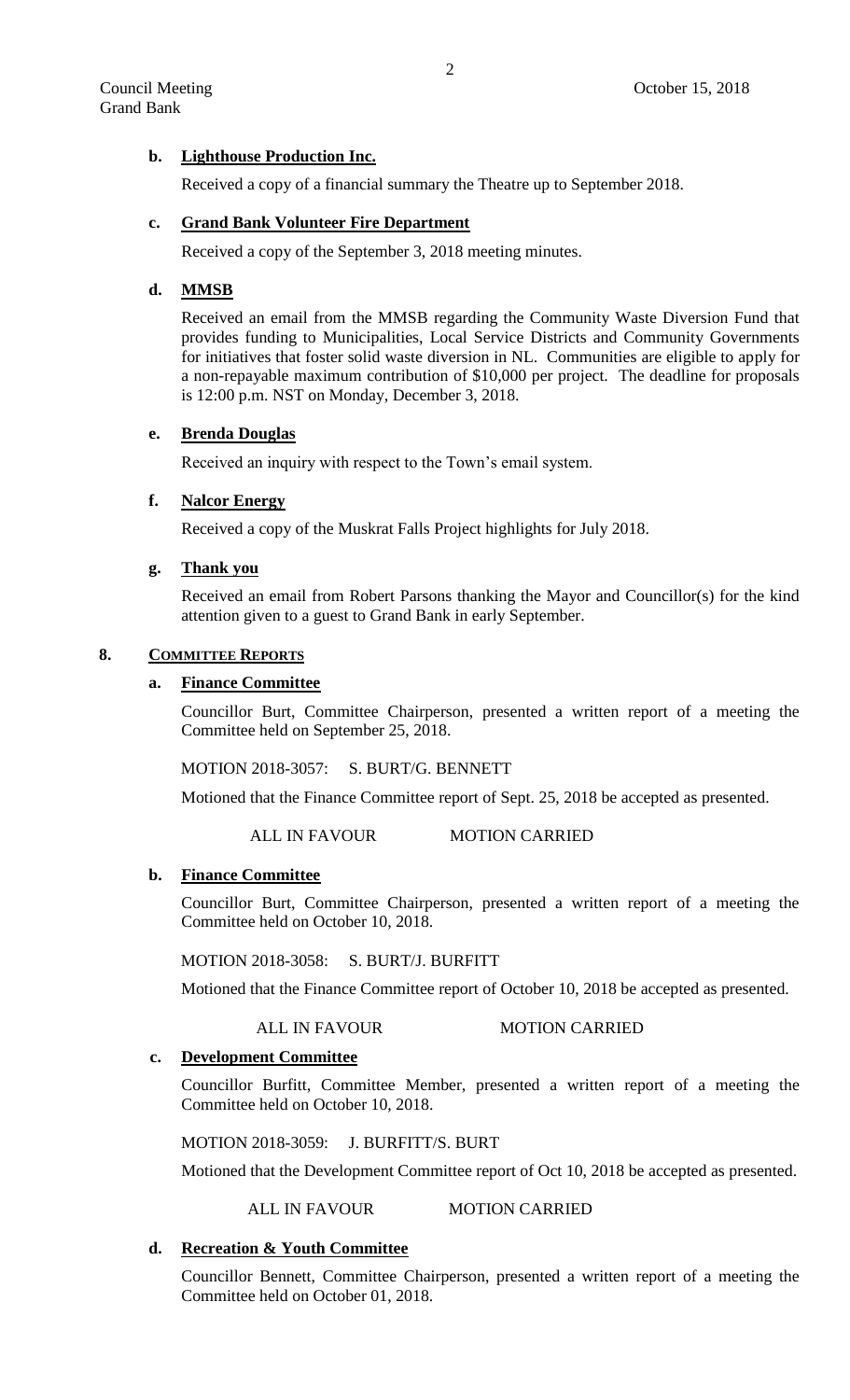MOTION 2018-3060: G. BENNETT/S. BURT

Motioned that the Recreation & Youth Committee report of October 01, 2018 be accepted as presented.

ALL IN FAVOUR MOTION CARRIED

### **9. OLD BUSINESS**

## **a. Marine Hike**

Mayor Matthews noted the opening at the beach has now been filled in and the dilapidated sign has been removed. It was agreed that plans need to be put in place for upgrading the marine hike and nature trail in 2019, including proper signage. Town Manager Bolt advised there is an information session regarding trails tomorrow in Marystown that he will be attending. Councillor Burfitt suggested to the trail committee they should request support for signage from the Grand Bank Development Corporation.

### **b. MNL Convention 2018**

Councillors Burt and Burfitt presented a written report of meetings they attended at the MNL Convention recently in Gander. Both agreed the information sessions were very informative.

## **c. Christmas Dinner**

Mayor Matthews noted this year's dinner will be held at the Grand Bank Lions Centre on December  $8<sup>th</sup>$ . Please notify the office as soon as possible if you will or will not be attending.

#### **10. NEW BUSINESS**

## **a. Water Agreement - Fortune**

Mayor Matthews noted

MOTION 2018-3061: S. BURT/G. BENNETT

Motioned that the Town of Grand Bank enter into a five (5) year agreement with the Town of Fortune as per the terms outlined in the Water Agreement Committee report of Oct. 5/18.

ALL IN FAVOUR MOTION CARRIED

#### **b. 2019 Capital Works Submission**

Mayor Matthews advised Municipal Affairs is requesting that 2019 Municipal Capital Works Submission be submitted before December 21. He further noted that Town Manager Bolt has contacted the Town's Engineers, SNL Lavalin, to obtain updated estimates and upload submissions on-line.

## **c. Service Industry Training**

Mayor Matthews advised Minister Mitchelmore noted more money will be put into the tourism sector. He suggested that, in conjunction with Hospitality NL, the Burin Peninsula Joint Council and the Chamber of Commerce, development training standard for the service industry on the Burin Peninsula. Councillor Burfitt noted that the MNL promotes communities supporting neighbouring communities with regards to tourism. He also noted that Mr. Craig Foley spoke at the recent MNL convention in Gander and would certainly be an asset to help with establishing training standards.

# **d. Cannabis**

Mayor Matthews noted cannabis becomes legal this week and our municipality, like others in the province, don't have formalized regulations. It was agreed that a letter be forwarded to MNL requesting they and the Provincial Government development regulations around cannabis and the workplace.